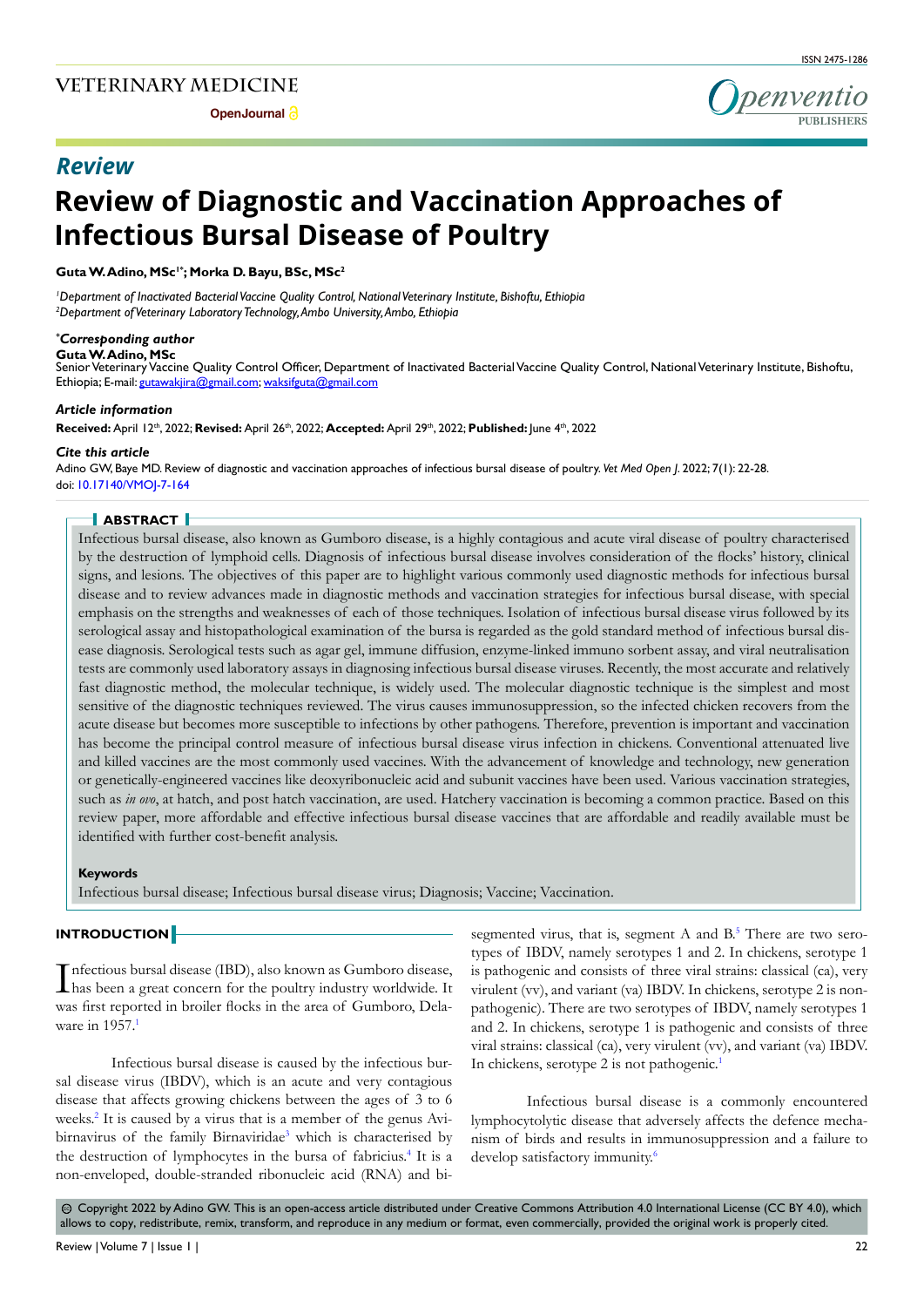Infectious bursal disease virus infections, clinical signs, organ lesions, and immuno-suppression correlate with the status of immunity, age, and genetic background of affected chickens and with the virulence of the infecting virus strain. After an incubation period of 2-3-days, young chickens show symptoms of ruffled feathers, watery diarrhea, trembling, severe prostration, severe depression, vent picking, the presence of urate stains on the vent, dehydration, loss of appetite, and elevated water consumption, and death may follow 1-3-days later. Mortality will peak and recede, usually in a period of 5-7-days.[7](#page-5-5)

In most cases, a preliminary diagnosis can be made based on flock history, clinical signs, and post-mortem (necropsy) examinations. A necropsy will typically reveal changes in the Fabricius bursa, such as swelling, oedema, haemorrhage, the presence of a jelly serosa transudate, and eventually bursal atrophy.<sup>8</sup>

Various diagnostic methods, such as the virus neutralisation test (VNT), enzyme-linked immunosorbent assay (ELISA), and agar gel immunodiffusion test (AGIDT), are used infrequently to detect IBDV, whereas molecular techniques, such as reverse transcriptase-polymerase chain reaction (RT-PCR), are frequently used to detect viruses from field samples.<sup>[9](#page-5-7)</sup> Laboratory confirmation was achieved by virus isolation followed by its serological assay and histopathological examination of the affected bursa.<sup>10</sup> Isolation of the viruses is laborious, nonspecific, and time-consuming. The more frequently used molecular method is the reverse tran-scription polymerase chain reaction (RT-PCR).<sup>[11](#page-5-9)</sup>

The main effective way to control IBD is vaccination, and different vaccination programmes are regularly implemented globally, including in Africa[.12](#page-5-10) Vaccination has become the principal control measure of IBDV infection in chickens since the virus is resistant to different physical and chemical methods of decon-tamination.<sup>[13](#page-5-11)</sup> Vaccines and vaccination programmes vary widely depending on several local factors (e.g. type of production, level of biosecurity, the local pattern of disease, the status of maternally derived antibodies, vaccines available, costs and potential losses).<sup>6</sup>

The objectives of this paper are:

• To highlight various commonly used diagnostic methods for infectious bursal disease.

• To review advances made in diagnostic methods and vaccination strategies for IBDV, with special emphasis on the strengths and weaknesses of each of those techniques.

# **INFECTIOUS BURSAL DISEASE**

Infectious bursal disease is an acute and highly contagious viral infection of immature chickens. IBD is characterised by the destruction of lymphocytes in the bursa of Fabricius and, to a lesser extent, in other lymphoid organs. Infectious bursal disease virus is the cause of infectious bursal disease, also known as "Gumboro-disease".<sup>[14,15](#page-5-12)</sup>

#### **Etiology**

Infectious bursal disease virus is a double strand RNA virus (dsR-



NA) and a non-enveloped, icosahedral capsid with a bi-segmented genome.[16](#page-5-13) The larger segment, A, is 3261 nucleotides long and contains two open reading frames (ORFs) that encode four viral proteins known as VP2, VP3, VP4, and VP5. The smaller segment B encodes only VP1, which has polymerase activity. The two viral proteins, VP2 and VP3, are structural proteins that make up the viral capsid. The epitopes responsible for the induction of neutralising and protective antibodies are found in the VP2 protein (Figure 1). $17$ 



Mutations in the IBDV genome have impacted antibody recognition and led to variations in the antigenicity, immunogenicity, virulence, and tropism of circulating infectious bursal disease virus strains[.18](#page-5-15)

#### **General Characteristics of the Infectious Bursal Disease Virus**

Two serotypes of infectious bursal disease, serotypes one and two, have been recognised as having considerable antigenic variation within each serotype.<sup>[19](#page-5-16)</sup> It is a naked virus, devoid of an envelope, known for its resistance to physical and chemical agents and to potential of hydrogen (pH) conditions of 2-11, but it is inactivated at pH 12. Due to this ability of stability and hardiness, it persists in poultry premises even after thorough cleaning and disinfection for up to 4-weeks in the bone marrow of infected chickens. The virus has been shown to remain infectious for 122-days in a chicken house and for 52 days in feed, water, and faeces.<sup>20</sup>

#### **Pathogenesis of Infectious Bursal Disease**

Following host entry *via* oral ingestion or inhalation, IBDV may bind to host cell proteins such as N-glycosylated polypeptide (s) expressed on the cell membrane of immature IgM+ B-cells during the viral entry process. It is transported by infected macrophages to the bursa of Fabriciaus, where the virus undergoes intracytoplasmic replication in IgM+ B lymphocytes.<sup>21</sup> Due to its short incubation periods, which range from 2 to 3-days, a pore-forming peptide of the virus (pep46), which is associated with the outer capsid of the IBDV particle, may facilitate viral entry into the cytoplasm of infected cells.<sup>22</sup>

Mature and competent lymphocytes will expand as a result of stimulation by the virus, whereas immature lymphocytes will be destroyed. The bursa is infiltrated by heterophils and undergoes hyperplasia of the reticulo-endothelial cells and of the inter-follicular tissue.<sup>[23](#page-5-20)</sup>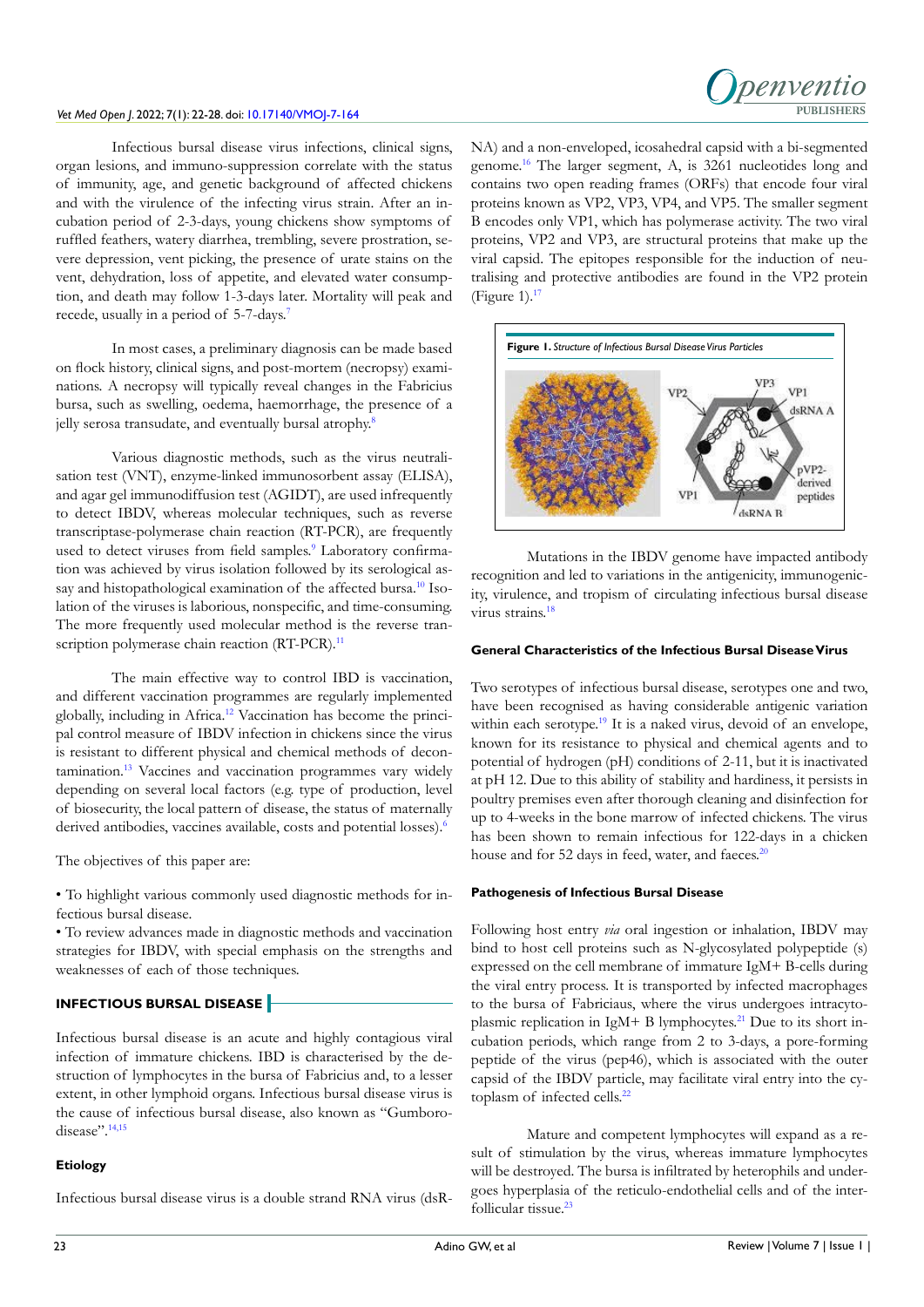#### **Diagnosis**

Diagnostics of infectious bursal disease involves consideration of the flocks' history and of the clinical signs and lesions. Clinical manifestations and post-mortem findings of affected birds may aid in the diagnosis of IBD disease, but laboratory diagnosis is neces-sary for its confirmation.<sup>[24](#page-5-21)</sup> Chickens less than 3-weeks of age present no clinical signs of disease, but chickens greater than 3-weeks of age present clinical signs.[25](#page-5-22)

Gross and histopathological examinations of the bursa are used to diagnose IBD in young chickens or in those having ma-ternal antibodies.<sup>[20](#page-5-17)</sup> However, other methods used in diagnosis include isolation and detection of IBDV using embryonated chicken eggs, cell culture, RT-PCR and serology, such as virus neutralisation, indirect ELISA, and agar gel immune diffusion test.<sup>26</sup>

**Virus isolation:**IBDV can be isolated (grown) in chicken embryos and primary cell cultures, especially chicken fibroblast cells. Isolation and identification of the agent provide the most certain diagnosis of IBD, but they are not usually attempted for routine diagnostic purposes as the virus may prove difficult to isolate.[10](#page-5-8)

**(a) Isolation of virus in embryos:** The most sensitive diagnostic method for virus isolation is the inoculation of bursal homogenates from IBDV-infected chickens into the chorioallantoic membrane of 9-10-days old embryonated specific-pathogen-free (SPF) chicken eggs. The most sensitive route of inoculation is the chorio allantoic membrane; the yolk sac route is also practicable.<sup>27</sup> It is especially important for wild-type IBDV, which usually does not replicate in conventional cell culture, can also be regenerated by the reverse genetics approach, but can grow in embryonated chicken eggs.[26](#page-5-23) Some strains grow well in embryos but are not readily adapted to grow in chicken embryo fibroblasts or chicken embryo kidney. Variant viruses, however, do not kill the embryos but cause embryo stunting, discoloration, splenomegaly, and hepatic necro- $\text{sis.}^{20}$ 

**(b) Isolation of virus in cell culture:**In about 3-5-days, IBDV grows in chicken embryo fibroblasts and produces cytopathogenic effect (CPE) characterised by the appearance of round retractile cells[.21](#page-5-18) Because the virus is difficult to culture, IBDV isolation in cell culture is not commonly used as a diagnostic test. In cell cultures, some field strains did not grow at all.[28](#page-6-0) In tissue culture, wild-type infectious bursal disease virus strains, particularly the most virulent strain, do not grow. A comparison of the genome sequences of wild-type and tissue culture adapted IBDV strains revealed several mutations that may be responsible for IBDV invitro growth in tis-sue culture.<sup>[29](#page-6-1)</sup>

**Serological characterization:** Typically, blood can be collected from the wing vein, allowed to clot, and serum separated by centrifugation and stored at -20 °C until tested. Agar gel immuno diffusion (AGID) test, ELISA, and viral neutralisation (VN) test are the most commonly used serological tests for detecting IBDV.<sup>30</sup>

**(a) Agar gel immunodiffusion test:** The AGID test is the most effective serological test for detecting specific antibodies in serum or viral antigens in bursal tissue.[23](#page-5-20) The test is specific because it cannot produce false positives but can produce false negatives. AGID can detect the presence of IBDV antigen in bursal tissue for 5-6- days after infection.<sup>[31](#page-6-3)</sup>

Blood samples should be taken early in the course of the disease, and repeat samples should be taken 3-weeks later. Because the virus spreads rapidly, only a small proportion of the flock needs to be sampled. Usually, 20 blood samples are enough. For detection of antigen in the bursa of fabricius, the bursae should be removed aseptically from about ten chickens at the acute stage of infection. The bursae are minced using two scalpels in a scissor movement, then small pieces are placed in the wells of the AGID plate against known positive serum. Freeze–thaw cycles of the minced tissue may improve the release of IBDV antigens from the infected bursal tissue.<sup>3</sup>

**(b) Virus neutralization tests:** Viral neutralisation tests are carried out in cell culture. The test is more time-consuming and costly than the AGID test, but it is more sensitive for detecting antibody[.23](#page-5-20) This sensitivity is not required for routine diagnostic purposes, but may be useful for evaluating vaccine responses or differentiating between IBDV 1 and 2 serotypes. To reduce test-to-test and operator-to-operator variation, a standard reference antiserum may be included with each batch of tests, and the titer of the virus suspension must be reassessed in each new experiment using a suf-ficient number of repeats (wells) per virus dilution.<sup>[3](#page-5-1)</sup>

**(c) Enzyme-linked immunosorbent assay:** The ELISA is the most commonly used test for the detection and quantification of IBDV antibodies to check for response to vaccination, natural field exposure, and decay of maternal antibody titer. It is economical, simple, and quick to test a large number of samples at the same time and is adaptive to automation by computer software. $20$ 

The test sera are diluted according to the established protocol or kit instructions, and each is dispensed into the requisite number of wells. After incubation under the appropriate conditions, the serum is discarded from the plates, and the wells are washed thoroughly. Wells are dispensed with anti-chicken immunoglobulins conjugated to an enzyme and the plates are again incubated as appropriate. The plates are emptied and rewashed before a substrate containing a chromogen that gives a colour change in the presence of the enzyme used is added to the plate. After a final incubation step, the substrate/chromogen reaction is stopped by the addition of a suitable stopping solution, and the colour reactions are quantified by measuring the optical density of each well. The sample to positive  $(S/P)$  ratio for each test sample is calculated.<sup>3</sup>

**Identification by molecular method:** Molecular detection and characterisation, involving sequencing and phenotypic and genotypic analyses, have been utilised in the diagnosis of IBD. This method can detect the genome of IBDV, which is unable to grow in cell culture or embryonated eggs because it is unnecessary to grow the virus before amplification, even when the virus is present in a very minute quantity and has lost its infectivity[.32](#page-6-4) The classical methods for molecular characterization and differentiation of IBDV field isolates include RT-PCR, restriction fragment length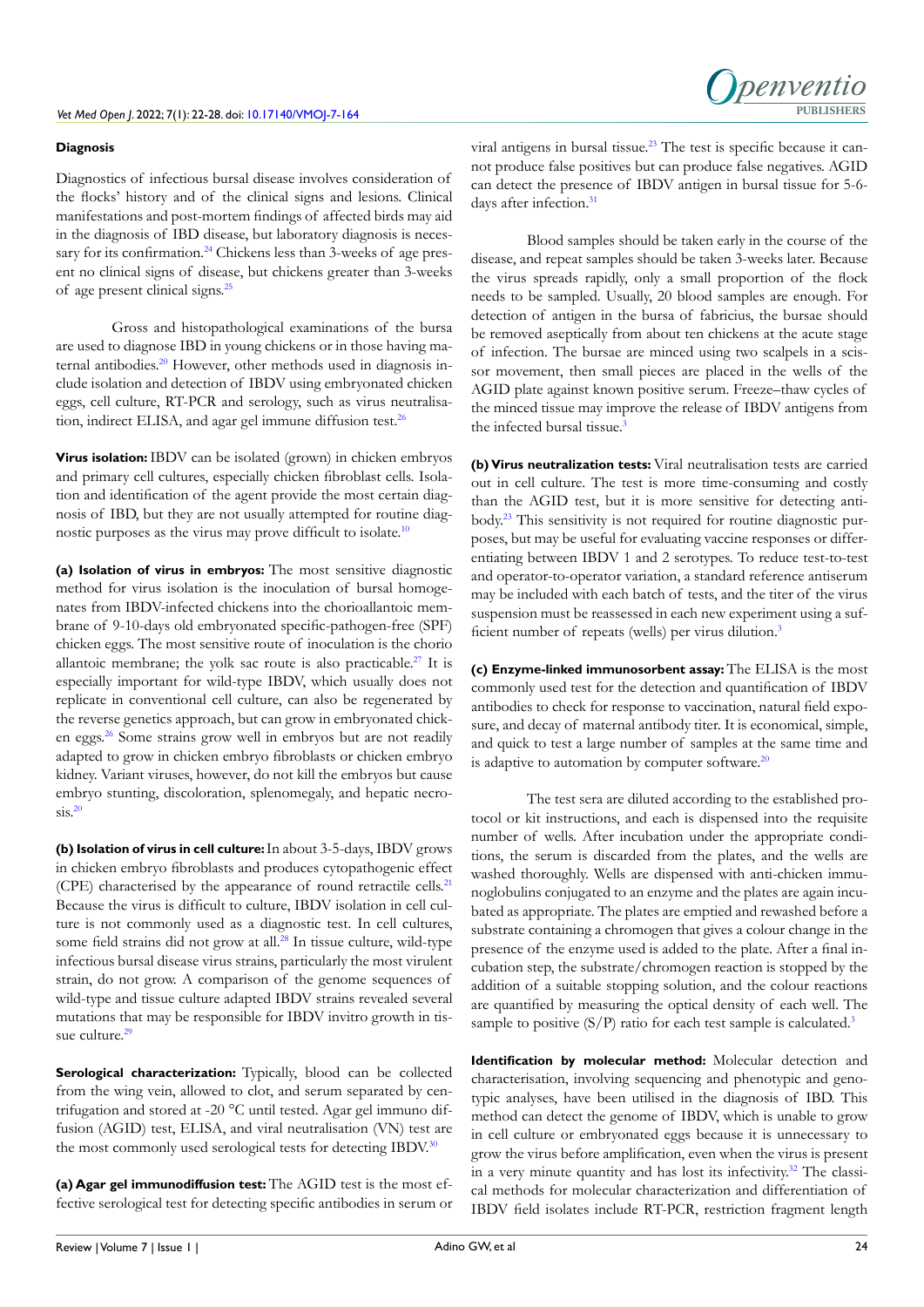

polymorphism (RFLP), nucleotide sequence analysis, and quantitative real-time RT-PCR (qRT-PCR).<sup>3</sup>

Reverse transcriptase polymerase chain reaction offers a rapid, highly sensitive and specific test for the confirmative diagnosis of the disease which would help in controlling the disease, thereby reducing the economic losses significantly. RT-PCR in combination with restriction enzyme analysis allows the rapid identification of IBDV. Nucleotide sequencing of RT-PCR products is widely used for further characterization of IBDV strains.<sup>18</sup>

The *VP2* gene of IBDV contains a variable region, which suggests the potential of this region for differentiation of IBDV strains. RT-PCR followed by digestion with multiple restriction enzymes or RFLP and nucleotide sequencing of the *VP2* gene have been used for the differentiation of IBDV strains. The molecular differentiation of IBDV strains using VP2 has been improved by the use of labelled probes in real-time RT-PCR.<sup>[33](#page-6-5)</sup>

**Post-mortem findings:** Pathological change observed at the bursa of Fabricius is characteristic and histopathological investigations combined with the demonstration of viral antigen by immuno-histochemistry confirm an IBDV infection.<sup>[34](#page-6-6)</sup> Diagnostic lesions include muscle haemorrhages and bursal enlargement. Pathognomonic gross lesions are observed in the bursa of Fabricius, which show doubling in size with a yellowish gelatinous film that may surround it and sometimes haemorrhages may be seen on the surface of it (Figure 2). $<sup>1</sup>$  $<sup>1</sup>$  $<sup>1</sup>$ </sup>



**Histopathology examination:** The lymphoid structures primarily affected by IBDV are: BF, spleen, thymus, Harderian glands, caecal tonsils, gut-associated lymphoid tissue (GALT) and head-associated lymphoid tissues (HALT). Lymphocytic degeneration and necrosis in the medullary region of the BF at 1-day post-infection are the first signs.<sup>[6](#page-5-4)</sup>

Microscopic examination of tissues shows moderate haemorrhages in the muscles and kidneys, and the spleen shows moderate lymphoid depletion in the lymphoid nodules. There is marked interfollicular oedema and depletion of 13 lymphocytes from the lymphoid nodules in the BFs. Other lymphoid nodules of the BF show degeneration and necrosis of lymphocytes and cystic cavitations with heterophil infiltrates.<sup>[5](#page-5-3)</sup>

## **Vaccine and Vaccination against IBD**

Vaccination of chickens with high quality vaccines is the primary

method of control of many poultry infectious diseases, including IBD (Gumboro) disease.[35](#page-6-7)

With a proper vaccination schedule, it is possible to protect chickens. Many studies have identified rational vaccination schedules and strict biosecurity measures as critical tools for IBD management.<sup>36</sup> Despite the fact that different types of IBD vaccines are being developed, two of them are commonly used for IBD control. These are either live attenuated or inactivated oil-emulsion adjuvanted vaccines.<sup>[8](#page-5-6)</sup> Currently, plant-based vaccines are available, and a live recombinant vaccine expressing IBDV antigens has also been approved[.17](#page-5-14)

**Live-attenuated vaccines:** Live viral vaccines can activate the target host's immune system. They have the ability to replicate and induce both cellular and humoral immunity. They do not require an adjuvant to be effective and can be given to chickens in large quantities, but they may have unfavourable side effects. Horizontal and vertical transmission (though not in the case of IBD vaccines), reversion to virulence, and vaccine reactions that may result in disease or production loss are examples of these. In general, the live IBDV vaccines used in the poultry industry have been attenuated through serial passage in tissue culture, eggs, or embryo-derived tissues, with the goal of maintaining the immune response induced by the parent virus while attenuating the vaccine virus's ability to cause disease[.37](#page-6-9)

**Inactivated vaccines:** Inactivated IBD vaccines are mostly formulated as water-in-oil emulsions, usually combining several antigens, and have to be injected into each bird. It has been observed that inactivated IBD vaccines are able to induce IBDV-specific T-cell and inflammatory responses in chickens. It has been reported that inactivated IBD vaccines must have either a high or an optimised antigenic content in order to induce in breeders an immunity that helps protect the progeny from infection by variant IBDV strains.<sup>[15](#page-5-25)</sup>

Killed-virus vaccines with an oil adjuvant are frequently used to increase maternal antibody levels and confer longer-lasting immunity in breeder hens. The concentration and antigenic specificity of the vaccine strain may influence the duration and uniformity of this immunity. Because these vaccines are not ideal for inducing a primary antibody response, they are most effective in chicks that have been "primed" with a live virus vaccine or have been naturally infected through field exposure to IBDV.<sup>[5](#page-5-3)</sup> Many oil adjuvant vaccines now include both classic and variant IBDV strains. Killed-virus vaccines are administered by subcutaneous or intramuscular injection between the ages of sixteen and twenty-weeks.<sup>[12](#page-5-10)</sup>

**New generation or genetically-engineered IBD vaccines:** Genetically engineered IBD vaccines have also been developed as a result of improved understanding of the molecular structure and immunology of IBDV. The viral capsid protein VP2, encoded by genomic segment A and derived from a large precursor protein VP0 by a series of proteolytic processes, carries immune determinants that control antibody-dependent neutralisation and protection. In general, these could be divided into two categories based on their replicative nature upon delivery into the chicken.<sup>[38](#page-6-10)</sup>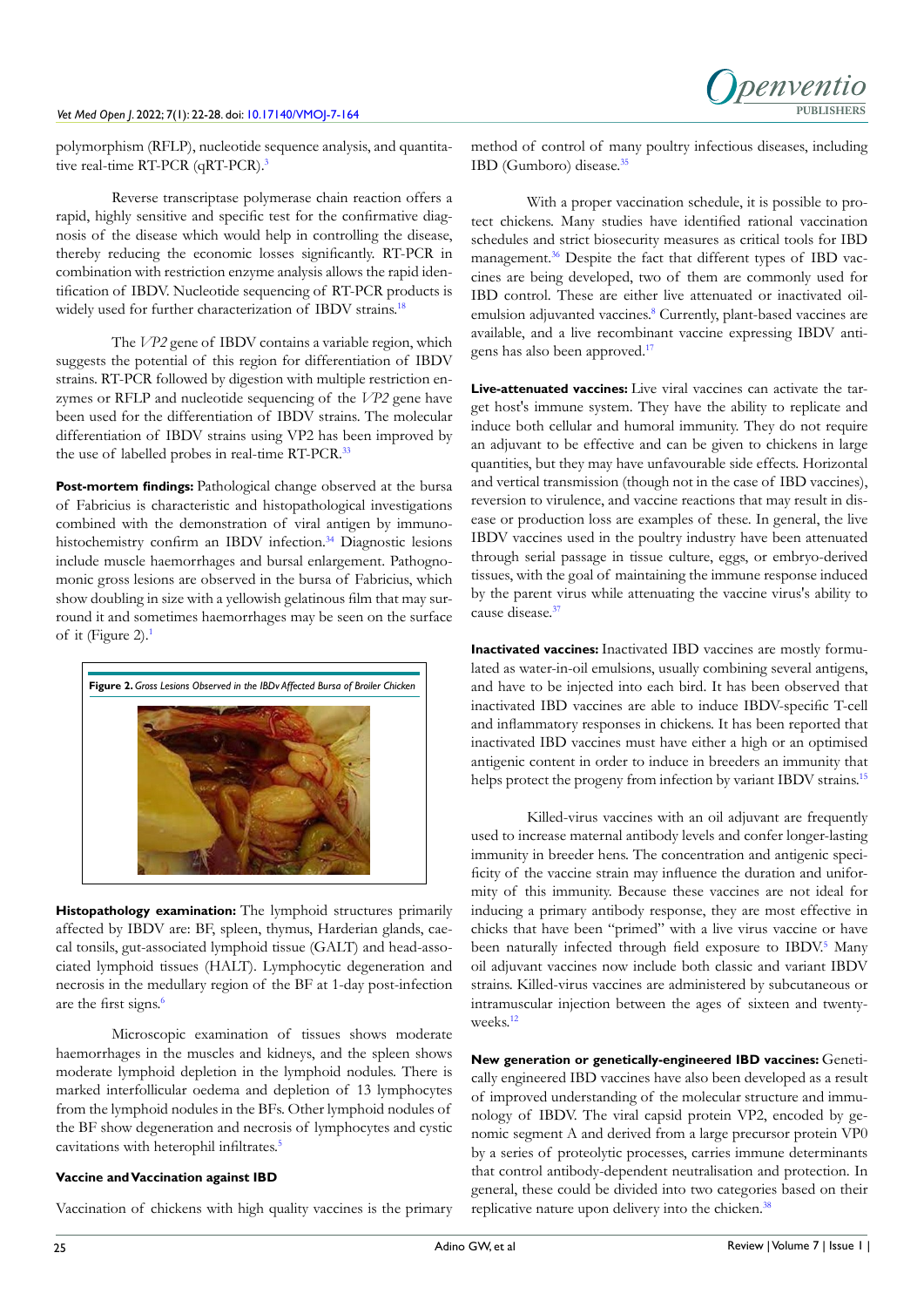**(a) Non-replicative IBD vaccines:** Immunisation with deoxyribonucleic acid (DNA) or subunit vaccines involves the use of nonreplicating IBDV for the induction of an immune response in birds. DNA vaccination is based on direct inoculation of plasmid DNA encoding a target immunogen gene into subjects of study.<sup>39</sup> Under the influence of a mammalian promoter, the target genes were expressed to produce proteins *in vivo* that are able to induce immune responses in the injected host. Repeated injections of DNA vaccines carrying the IBDV genes, either the polyprotein genes or the gene of *VP2* alone, were shown to protect the chick-ens from challenge virus.<sup>[40](#page-6-12)</sup>

However, the presence of maternally derived antibody (MDA) could affect the efficacy of DNA vaccines, and a high dose of DNA vaccines was required to overcome the interference of MDA and induce an immune response in chickens. It was shown that a booster vaccination with inactivated IBD vaccine after priming with DNA vaccine provided better and higher protection to the chickens compared to injection with DNA vaccines alone.<sup>41</sup>

**(b) Replication-competent IBD vaccines:** Replication-competent viral vectors have been utilised to express and deliver immunogens of interest to chickens. In contrast to DNA and subunit vaccines, vaccination by live recombinant virus vectors employs the use of live and replicating viruses to produce IBDV antigen upon *in vivo* infection. They have been shown to elicit both humoral and cellmediated immune responses in chickens. As they could persistently infect the chickens, the potential for having a long-term protective immunity is high.<sup>42</sup>

Besides, the recombinant viral vectors are less sensitive to MDA and could therefore evade neutralisation by the maternal anti-IBDV antibody[.12](#page-5-10) Several viruses have been engineered to express the VP2 protein of IBDV. This includes fowlpox virus, fowl adenovirus, Marek's disease virus, Newcastle disease virus, and avian adeno-associated virus, among others.[42](#page-6-14) The VP2 protein expressed *in vivo* from these various studies has been shown to confer from partial to full protection to vaccinated chickens from mortality, although they do not prevent the damage to the bursa[.43](#page-6-15)

**Plant-produced IBD vaccines:** The plant-based expression system is becoming a more popular alternative platform for animal vaccine production and development[.44](#page-6-16) Because VP2 capsid protein is one of the most important pathogenic agents in poultry, a plantbased expression system using the stable,<sup>45</sup> transient,<sup>46</sup> or chimeric viral particles<sup>[47](#page-6-19)</sup> approach was used to create an IBD vaccine containing it. Transgenic rice expressing the VP2 protein was shown to protect the chickens from challenge following oral immunisation[.16](#page-5-13)

Recently, the VP2 protein of IBDV has been transiently expressed in Nicotiana benthamiana leaves and extracted for subunit vaccination in chicken.[46](#page-6-18) The recombinant VP2 protein emulsified in oil adjuvant, injected intramuscularly to chicks at 18-days of age and followed by booster doses after 22 and 35-days, was shown to induce the production of anti-IBDV antibodies with neutralising ability.[47](#page-6-19)



and post-hatching vaccination technology have recently been developed to deliver live vaccine into eggs during the incubation period. After 18-days of incubation, the complex of live vaccine viruses and IBD antibodies is injected *in ovo*. When the chicks are about 7-days old, the vaccine virus is released and the eggs hatch. The problem of maternally derived IBD antibodies is thus solved, and the chicks are effectively immunized.<sup>[27](#page-5-24)</sup> Compared to posthatch vaccination, *in ovo* injection of a live intermediate vaccine allowed faster recovery from bursa lesions, although both methods exhibited similar protection against challenge[.48](#page-6-20) Although *in ovo* vaccine delivery is an appealing alternative to post-hatch vaccination, several factors, including dosage, virulence, and efficacy, must be properly optimised before pursuing large-scale vaccinations.<sup>[49](#page-6-21)</sup>

## **CONCLUSION AND RECOMMENDATIONS**

Infectious bursal disease is caused by the IBD virus that affects the immune cells of chickens. It is mainly a disease of young chickens between 3-6-weeks old and causes secondary problems due to the effect of the virus on the bursa of Fabricius. Diagnosis of IBD depends on clinical signs, differential diagnosis, gross lesions, histopathological lesions, virus isolation, serological and molecular diagnosis. Isolation and identification of the agent can deliver the most confident diagnosis of infectious bursal disease.

From the recommended serological tests for IBD virus, AGID is the simplest but least sensitive, whereas ELISA is a rapid and sensitive method, but it cannot differentiate serotypes. The virus neutralisation test is the gold standard and the only serologic test that differentiates antibodies of two serotypes and is sensitive, but it is more laborious and expensive than the AGID. Molecular Identification Reverse Transcription-Polymerase Chain Reaction is used to detect IBDV without considering the viability of the virus by working on VP2 found in segment A of the viral capsid.

Vaccination is the principal control measure of IBDV infection in chickens. Of the available vaccines, the live vaccine is the most protective and widely used IBD vaccine. Vaccination strategies *in ovo*, at-hatch or on-farm vaccinations, determine the choice of vaccines used on the farm. Therefore, based on the above conclusion, the following recommendations are forwarded: The virus neutralisation test is the most sensitive, but it is laborious and time-consuming.

• The reverse transcriptase polymerase chain reaction has been the most simple and sensitive molecular diagnostic technique.

• Further cost-benefit analysis must be conducted on more safe and effective IBD vaccines that are affordable and readily available. • Ivo vaccination will be the best vaccination strategy against infectious bursal disease.

## **CONFLICTS OF INTEREST**

The authors declare that they have no conflicts of interest.

# **REFERENCES**

*In ovo* **vaccination and post-hatch vaccination:** *In ovo* vaccination

<span id="page-4-0"></span>1. Liew PS, Mat Isa N, Omar AR, Hair-Bejo M. Vaccines and vac-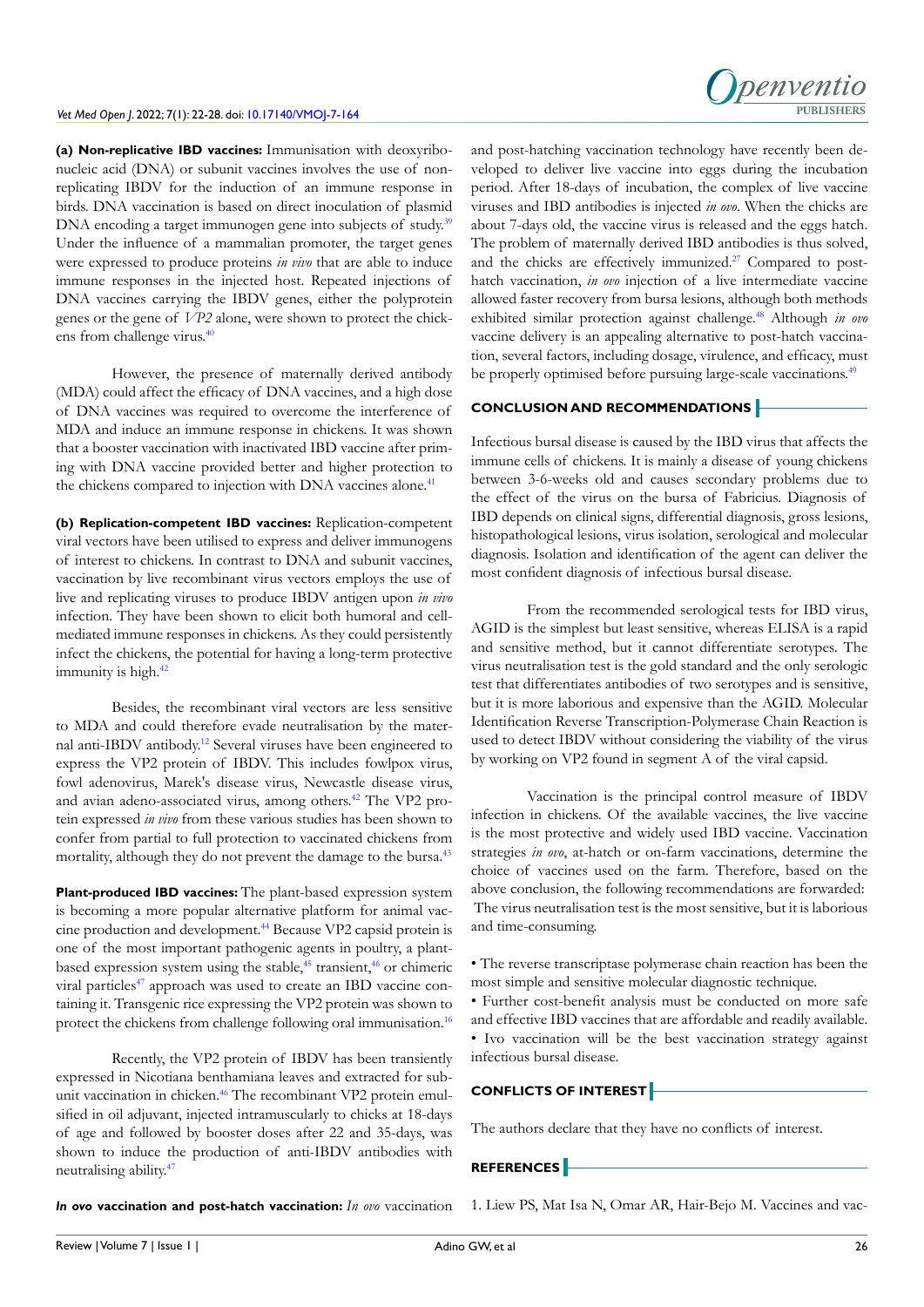

cination against infectious bursal disease of chickens: Prospects and challenges. *Pertanika Journal of Scholarly Research Reviews*. 2016; 2(2): 23-39.

<span id="page-5-0"></span>2. Saidi R, Shirima G, Buza J, Kasanga C. Factors associated with infectious bursal disease vaccination failure in Dar es salaam, Tanzania. *Journal of Veterinary Medicine and Animal Health*. 2020; 12(3): 99-109. doi: [10.5897/JVMAH2020.0834](http://doi.org/10.5897/JVMAH2020.0834)

<span id="page-5-1"></span>3. Office International des Epizootics (OIE). Infectious bursal disease (Gumboro disease). In: *Manual of Diagnostic Tests and Vaccines for Terrestrial Animals*. 4<sup>th</sup> ed. Paris (in press): OIE: 2008.

<span id="page-5-2"></span>4. Mutinda WU. *Isolation, Pathological and Immunological Characterization of Kenyan Infectious Bursal Disease Virus Strains for Vaccine Development*. [dissertation]. Nairobi, Kenya: University of Nairobi; 2016.

<span id="page-5-3"></span>5. Eterradossi N, Saif YM. Infectious bursal disease. In: *Diseases of Poultry.* Ames, Iowa: Blackwell Publishers; 2008: 185-208.

<span id="page-5-4"></span>6. Getachew Y, Fesseha H. Infectious bursal disease in poultry production. *Global Veterinaria*. 2020; 4: 185-196. doi: [10.5829/idosi.](http://doi.org/10.5829/idosi.gv.2020.185.196) [gv.2020.185.196](http://doi.org/10.5829/idosi.gv.2020.185.196)

<span id="page-5-5"></span>7. Zahid B, Aslam A, Tipu Y, Yaqub T, Butt T . Conventional and molecular detection of infectious bursal disease virus in broiler chicken. *Pakistan J. Zool*. 2016; 48(2): 601-603.

<span id="page-5-6"></span>8. Aregitu M. Review on infectious Bursal disease: Threat for Ethiopian Poultry industry. *International Journal of Advanced Life Sciences*. 2018; 11: 52-55. doi: [10.26627/IJALS/2018/11.01.0047](http://doi.org/10.26627/IJALS/2018/11.01.0047)

<span id="page-5-7"></span>9. Mathivanan K, Kumanan K, Nainar AM. Characterization of a newcastle disease virus isolated from apparently normal Guinea Fowl (Numida melagridis). *Vet Res Commun*. 2004; 28: 171-177. doi: [10.1023/B:VERC.0000012116.60726.9b](http://doi.org/10.1023/B:VERC.0000012116.60726.9b)

<span id="page-5-8"></span>10. Yousif MGO. *Evaluation of Various Techniques Used for the Diagnosis of Infectious Bursal Disease and its Prevalence in Khartoum State*. [master's thesis]. Khartoum, Sudan: University of Khartoum; 2005; 99. doi: [10.1008/s11250-012-0280-6](http://doi.org/10.1008/s11250-012-0280-6)

<span id="page-5-9"></span>11. Wu CC, Lin TL, Zhang HG, Davis VS, Boyle JA. Molecular detection of infectious bursal disease virus by polymerase chain reaction. *Avian Dis.* 1992; 36(2): 221-226.

<span id="page-5-10"></span>12. Van den Berg TP. Acute infectious bursal disease in poultry: A review. *Avian Pathology*. 2000; 29(3): 175-194. doi: [10.1080/03079450050045431](http://doi.org/10.1080/03079450050045431)

<span id="page-5-11"></span>13. Liew S, Kraemer C, Vanmarcke J, Montiel E. Protective efficacy of intermediate and intermediate plus infectious bursal disease virus (IBDV) vaccines against very virulent IBDV in commercial broilers. *Avian Dis*. 2015; 49: 231-237. doi: [10.1637/7310-112204R](http://doi.org/10.1637/7310-112204R)

<span id="page-5-12"></span>14. Mahgoub H, Bailey M, Kaiser P. An overview of infectious Bursal disease. *Arch Virol*. 2012; 157(11): 2047-2057. doi: [10.1007/](http://doi.org/10.1007/s00705-012-1377-9)

#### [s00705-012-1377-9](http://doi.org/10.1007/s00705-012-1377-9)

<span id="page-5-25"></span>15. Muller H, Mundt E, Eterradossi N, Islam M. Current status of vaccines against infectious bursal disease. *Avian Pathol*. 2012; 41: 133-139. doi: [10.1080/03079457.2012.661403](http://doi.org/10.1080/03079457.2012.661403)

<span id="page-5-13"></span>16. Wu J, Yu L, Li L, Hu J, Zhou J, Zhou X. Oral immunization with transgenic rice seeds expressing VP2 protein of infectious bursal disease virus induces protective immune responses in chickens. *Plant Biotechnol J*. 2007; 5(5): 570-578. doi: [10.1111/j.1467-](http://doi.org/10.1111/j.1467-7652.2007.00270.x) [7652.2007.00270.x](http://doi.org/10.1111/j.1467-7652.2007.00270.x)

<span id="page-5-14"></span>17. Wagari A. A review on infectious bursal disease in poultry. *Health Econ Outcome Res Open Access.* 2021; 7(2): 167 (018- 023). doi: [10.35248/2471-268X.21.7.167](http://doi.org/10.35248/2471-268X.21.7.167)

<span id="page-5-15"></span>18. Zierenberg K, Raue R, Nieper H, et al. Generation of serotype 1/serotype 2 reassortant viruses of the infectious bursal disease virus and their investigation *in vitro* and *in vivo*. *Virus Research*. 2004; 105(1): 23-34. doi: [10.1016/j.virusres.2004.04.009](http://doi.org/10.1016/j.virusres.2004.04.009)

<span id="page-5-16"></span>19. Jackwood D, Sommer-Wagner S. Genetic characteristics of infectious bursal disease viruses from four continents. *Virology*. 2018; 365: 369-375. doi: [10.1016/j.virol.2007.03.046](http://doi.org/10.1016/j.virol.2007.03.046)

<span id="page-5-17"></span>20. Lukert PD, Saif YM. Infectious bursal disease. In: *Diseases of Poultry.* 11th ed. Ames, Iowa: *Iowa State University Press*; 2003: 161-10.

<span id="page-5-18"></span>21. Orakpoghenor O, Oladele SB, Abdu PA. Infectious bursal disease: Transmission, pathogenesis, pathology and control - an overview, *World's Poultry Science Journal*. 2020; 76: 292-303. doi: [10.1080/00439339.2020.1716652](http://doi.org/10.1080/00439339.2020.1716652)

<span id="page-5-19"></span>22. Yip W, Hon C, Zeng UF, Leung C. Cell culture-adapted IBDV uses endocytosis for entry in DF-1 chicken embryonic fibroblasts. *Virus Res*. 2012; 165: 9-16. doi: [10.1016/j.virusres.2011.12.016](http://doi.org/10.1016/j.virusres.2011.12.016)

<span id="page-5-20"></span>23. Office International des Epizootics (OIE). Infectious bursal disease (Gumboro disease): In: *Manual of Diagnostic Test and Vaccine for Terrestrial Animals*. Paris (in press): OIE; 2004

<span id="page-5-21"></span>24. Banda A. Characterization of field strains of infectious bursal disease virus (IBDV) using molecular techniques. *Tropical Animal Health and Production*. 2002; 30: 70-80.

<span id="page-5-22"></span>25. Kegne T, Chanie M. Review on the incidence and pathology of infectious bursal disease. *Br J Poultry Sci*. 2014; 3: 68-77. doi: [10.5829/idosi.bjps.2014.3.3.8556](http://doi.org/10.5829/idosi.bjps.2014.3.3.8556)

<span id="page-5-23"></span>26. Brandt M, Yao M, Liu R, Heckert A, Vakharia N. Molecular determinants virulence, cell tropism, and pathogenic phenotype of IBDV. *J Virol*. 2001; 75: 11974-11982. doi: [10.1128/](http://doi.org/10.1128/JVI.75.24.11974-11982.2001) [JVI.75.24.11974-11982.2001](http://doi.org/10.1128/JVI.75.24.11974-11982.2001)

<span id="page-5-24"></span>27. Office of International des Epizooties (OIE). Manual of diagnostic tests and vaccines for terrestrial animals. In: *Infectious Bursal Disease*. Paris (in press): OIE; 2012; 3: 549-565.